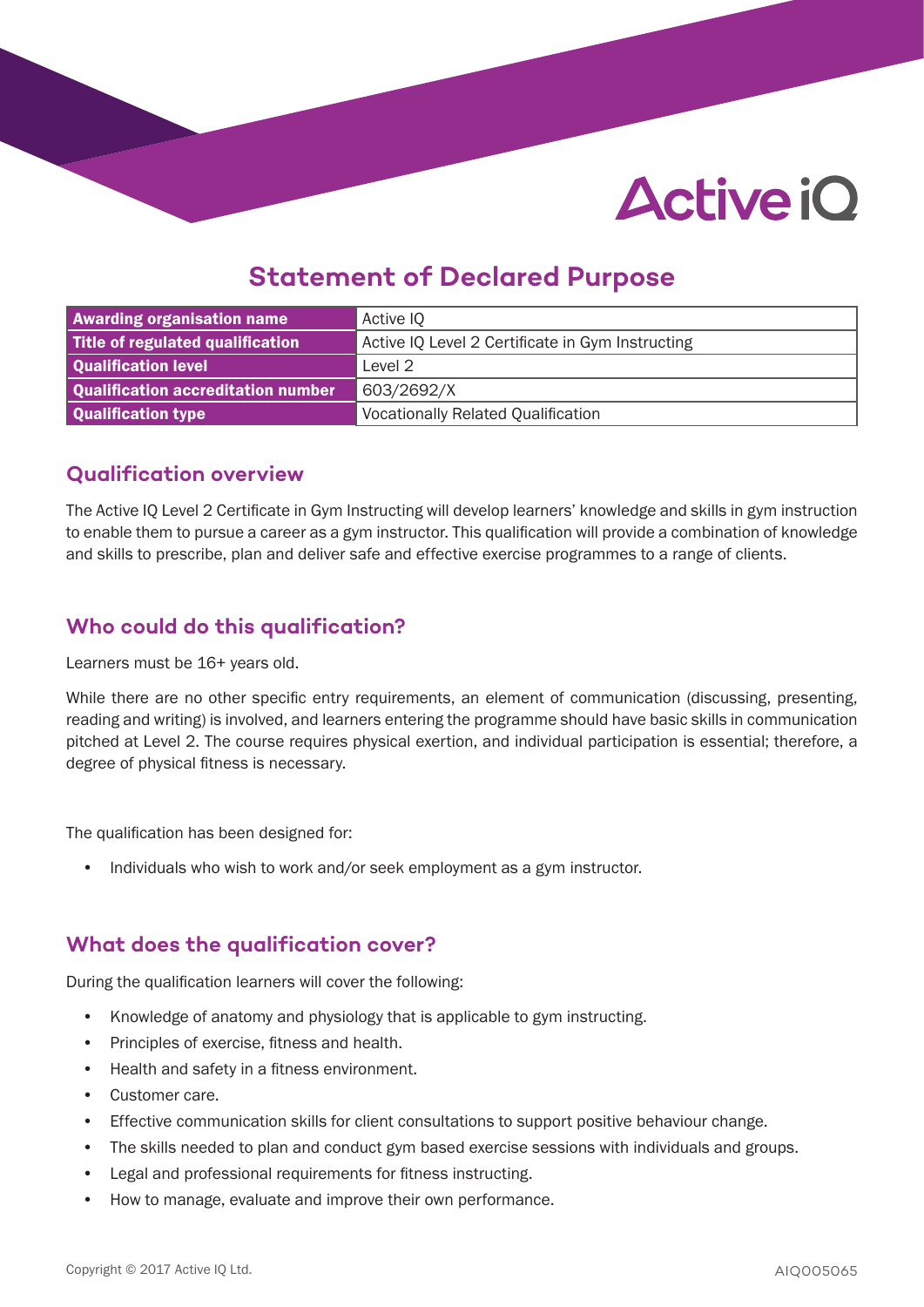# **Active iO**

### **Qualification structure**

To achieve the qualification learners must complete the five mandatory units.

|                | <b>Unit</b>                                                          | <b>Unit</b><br>accreditation<br>number | <b>Level</b>   |
|----------------|----------------------------------------------------------------------|----------------------------------------|----------------|
| $\mathbf{1}$ . | Principles of anatomy, physiology and fitness                        | A/616/7499                             | $\overline{2}$ |
| 2.             | Professionalism and customer care for fitness instructors            | K/616/7501                             | $\overline{2}$ |
| 3.             | Health and safety in the fitness environment                         | M/616/7502                             | $\cdot$ 2      |
| 4.             | Conducting client consultations to support positive behaviour change | A/616/7504                             | 2              |
| 5.             | Planning and instructing gym-based exercise                          | F/616/7505                             | $\overline{2}$ |

### **What could this qualification lead to?**

Successful achievement of this qualification will provide entry to the Chartered Institute for the Management of Sport and Physical Activity (CIMSPA) as an affiliate member (exercise and fitness). Launched in 2011, CIMSPA is the professional development body for the UK's sport and physical activity sector. CIMSPA was awarded chartered status by the Privy Council, which came into effect at the beginning of January 2012. CIMSPA provides leadership, support and empowerment for professionals working in sport and physical activity and a single unified voice for the sector.

To read more about CIMSPA, please visit https://www.cimspa.co.uk

This accredited achievement is valued and recognised by employers and can assist learners to increase/enhance their career opportunities, progression and earning potential.

Learners will be able to progress to the following job roles:

• Gym instructor.

#### **Will the qualification support progression to further learning, and, if so, what?**

The qualification is designed to offer entry to employment; however, learners can also progress onto the following qualifications and apprenticeship frameworks:

- Level 3 Diploma in Personal Training
- Level 3 Diploma in Exercise Referral.
- Level 2 NVQ Diploma in Exercise and Fitness.
- Active IQ Level 3 Diploma in Instructing Pilates Matwork.
- Active IQ Level 3 Diploma in Teaching Yoga.
- Level 3 Diploma in Sports Massage Therapy.
- Intermediate Apprenticeship in Exercise and Fitness.
- Advanced Apprenticeship in Exercise and Fitness.